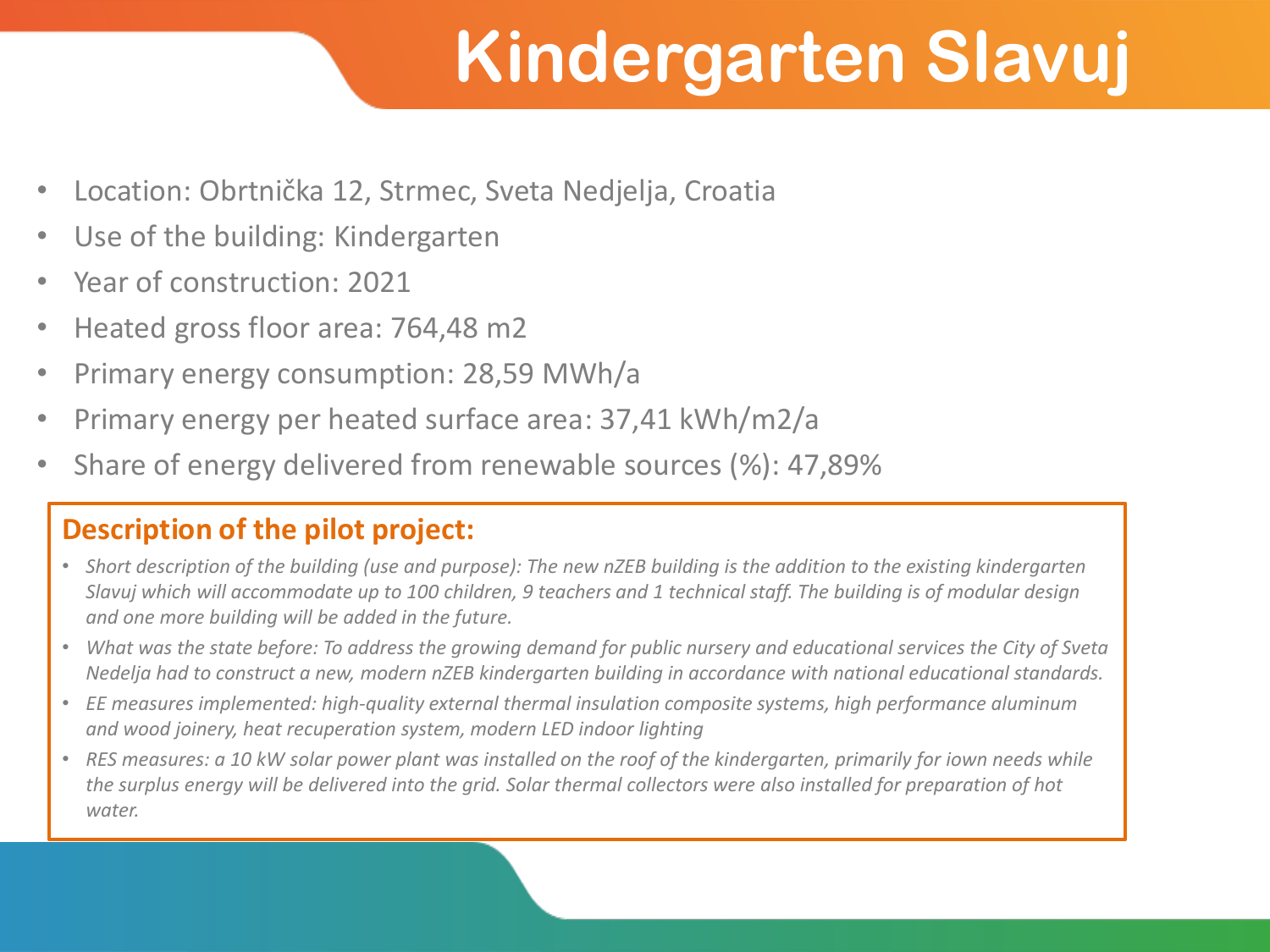# **Quick summary**



### **Main work-steps/milestones:**

- Preparation of feasibility study with cost benefit analysis
- Peer review meeting with key stakeholders
- Creation of building's main design
- Issuing of building permit
- Preparation of tender documentation
- Contracting and start of works
- Commissioning of the building



### **Stakeholder involvement:**

Lead: building designers, energy experts, workers from the existing building Other: citizens, ESCOs

### **Investment and financial model:**

Investment cost: EUR 1,6 million Financial model: traditional



## **Results:**

- Expected energy costs: **1.500 EUR per year**
- Primary energy savings vs minimum nZEB: **13,44 MWh/year**
- Emissions: **6,29 tCO2 per year**
- Energy performance classification: **A**